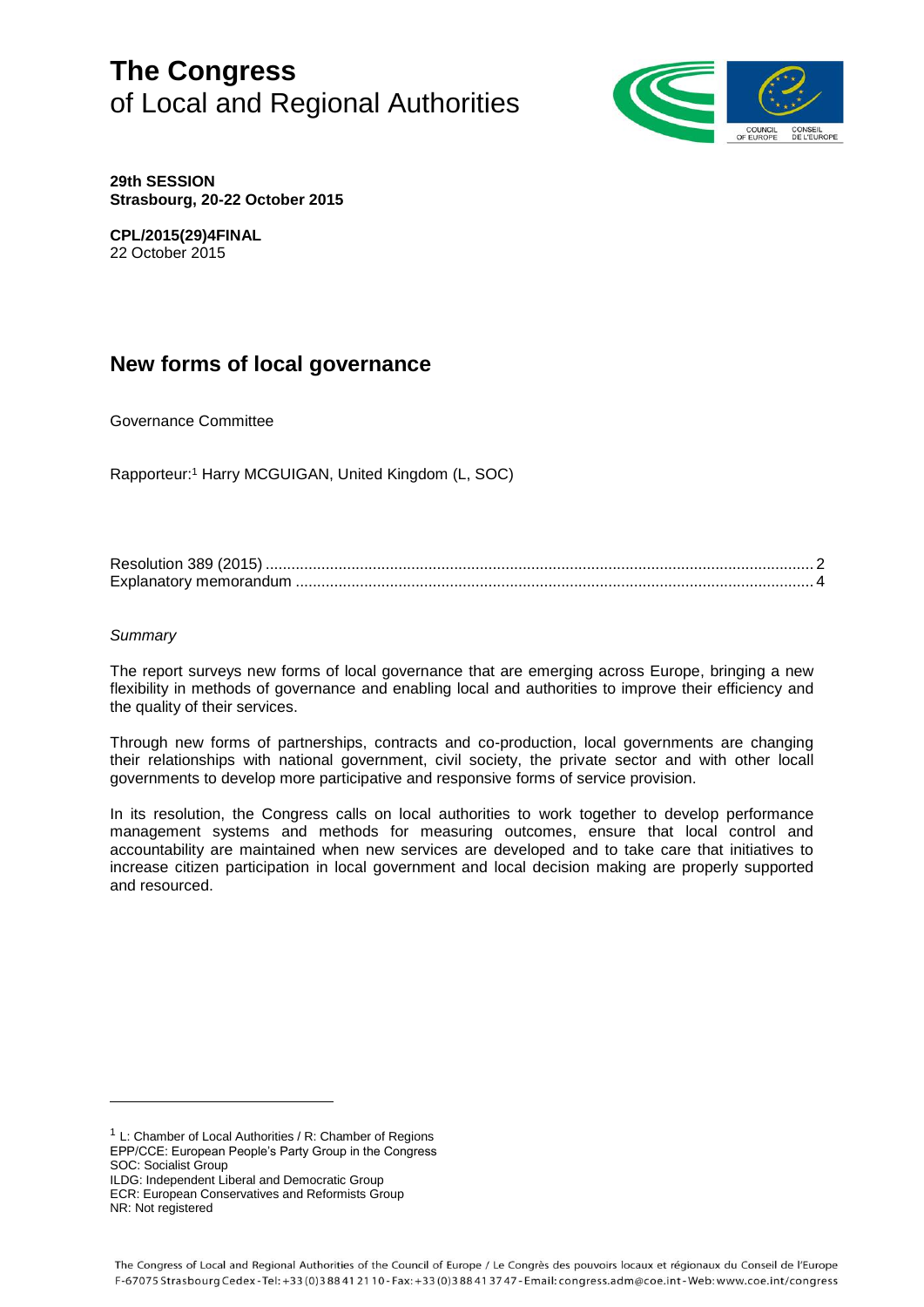# **RESOLUTION 389 (2015)<sup>2</sup>**

1. New forms of local governance are emerging across Europe. While many of these developments are responses to the on-going economic crisis, a new flexibility in methods of governance is also resulting from encouragements by some national governments for local authorities to improve their efficiency.

2. Through new forms of partnerships, contracts and co-production, local governments are changing their relationships with national government, civil society, the private sector and with other local governments, in order to improve the planning and delivery of services.

3. These changes are happening in several different ways: in some countries and they are initiated by legislative initiatives, in others by new government policies (both local and national), while in other countries local authorities are reforming government on an entirely voluntary basis.

4. Territorial authorities are also developing their approaches to performance management and measurement. In some countries they have embraced this approach of their own accord and are shaping their own performance frameworks, while in others, national governments have imposed frameworks onto local authorities.

5. Performance management challenges local authorities to demonstrate how they are improving their services in terms of efficiency, productivity, quality of service and the impact services have upon the lives of citizens. This approach seeks to drive service improvement and accountability to citizens for the delivery of better local public services.

6. Another growing trend in territorial governance is the rise of inter municipal co-operation and cooperation between local authorities and other bodies in delivering services.

7. A key question for local democracy advocates is whether these changes are beneficial for effective decentralised democracy or whether they constitute a threat to it. Local elected representatives need to seize the opportunities and challenges that these developments represent for local governance, while ensuring that the democratic base of their towns and cities is not eroded.

8. The Congress, convinced that greater flexibility in forms of local government can improve the lives of citizens, while reaffirming the principles of the European Charter of Local Self-Government, calls on local authorities and their national associations to:

*a.* share experiences of these new forms of local governance with local governments in Europe, through the Congress and networks of local and regional authorities;

*b.* work together to develop performance management systems for local authorities, so that this tool captures better the complexities of local public service delivery and ultimately supports local politicians to drive better outcomes and wellbeing for their communities;

*c.* take care that external contracts to provide local services aim to genuinely improve services rather than simply being a means of cutting local service expenditure to the detriment of the quality of local services for local citizens;

*d.* ensure that local control and accountability is the prime focus for designing policies aimed at achieving efficiency in public service delivery;

*e.* work together to better develop methods for measuring outcomes and wellbeing for citizens and to share that practice with all local authorities in Council of Europe member states;

<sup>&</sup>lt;sup>2</sup> Debated and approved by the Chamber of Local Authorities on 21 October 2015 and adopted by the Congress on 22 October 2015, 3rd sitting (see document CPL/2015(29)4FINAL, explanatory memorandum), rapporteur : Harry MCGUIGAN, United Kingdom (L, SOC)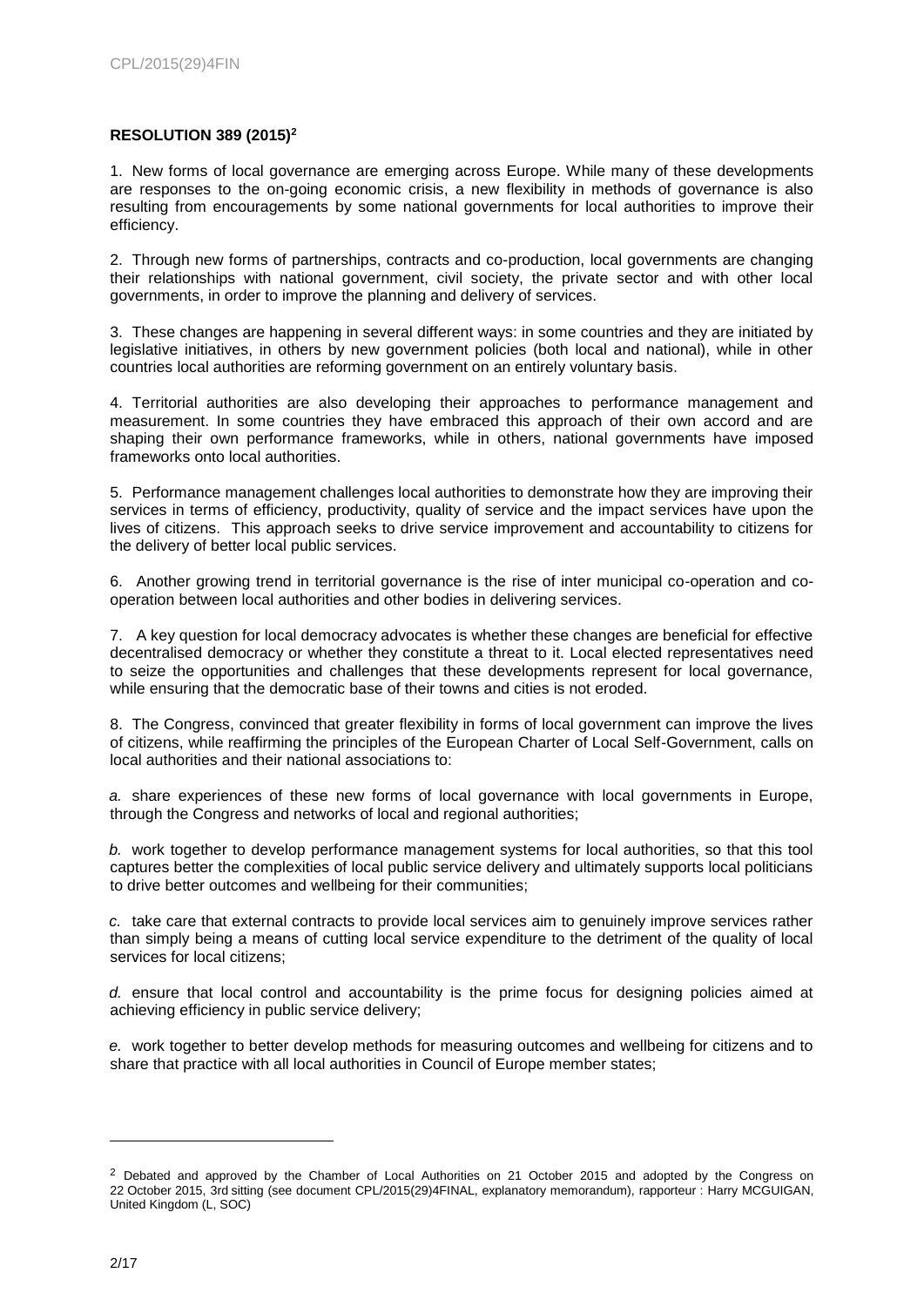*f.* ensure that efforts to increase citizen involvement and participation in local government and local decision making are properly supported and resourced, to enable citizens to get involved in local politics and the voices of the 'hard to reach' sections of the community to be heard;

9. The Congress asks its Governance Committee to encourage the exchange of good practices and to return to this topic in the future, to look at how new forms of governance have developed and examine if, and how, they have strengthened local democracy.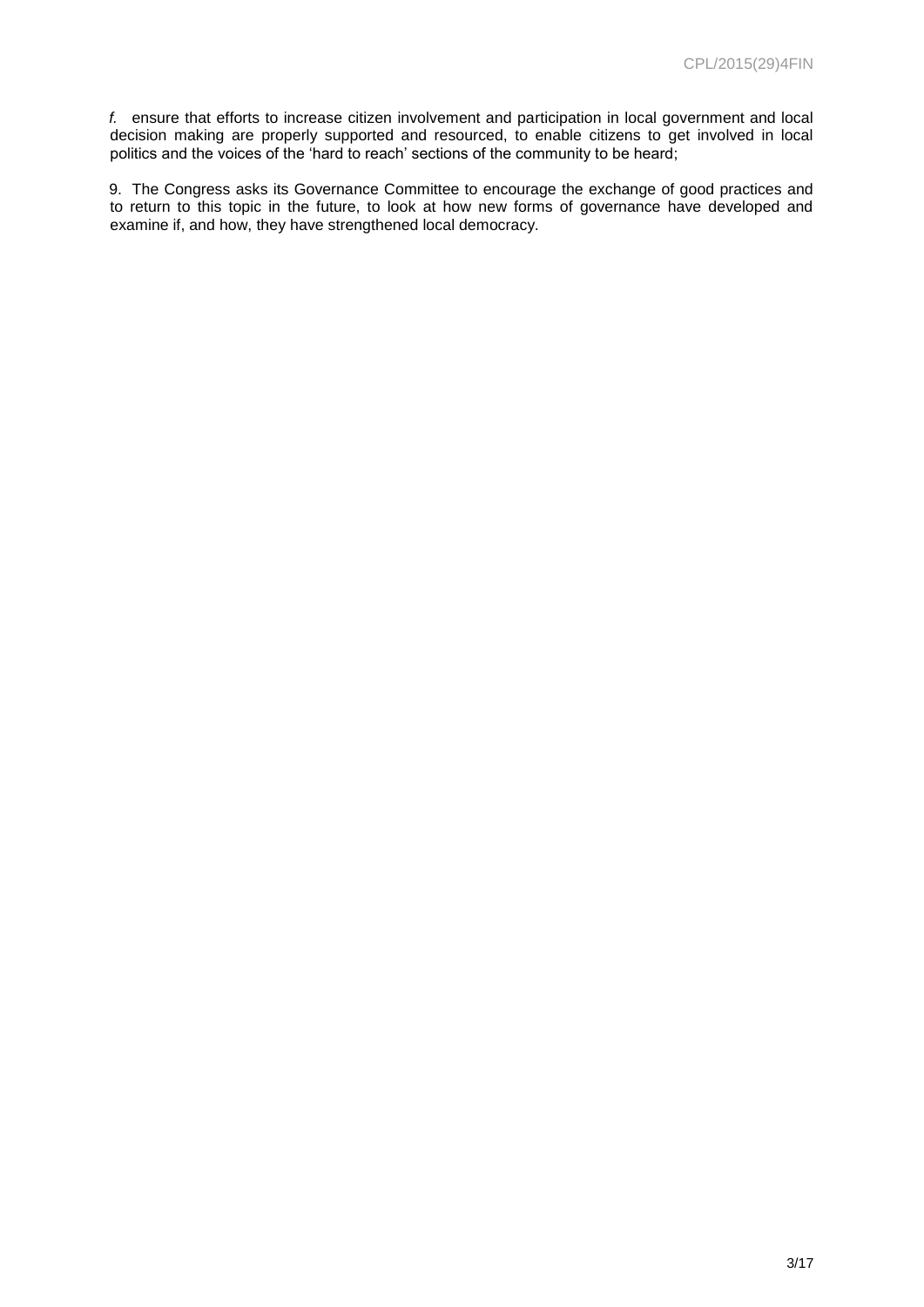# **EXPLANATORY MEMORANDUM**

# **1.1. Introduction**

1. In recent decades, local authorities in Europe have been evolving, from a formalised, regimented and legalised notion of local government, to a looser concept that focuses on new forms and methods of governance. Local authorities, far from being an isolated tier of government, are increasingly working:

- Vertically, with central government in novel ways, such as central-local contracts;
- Horizontally, with other public authorities operating in the same local areas;
- With private, civil society and voluntary bodies.

2. These wider forms of governance, which frequently have local government at the centre, are taking many shapes, forms and degrees of intensity across Council of Europe member States. The Additional Protocol to the European Charter of Local Self-Government reflects some of these changes, which go beyond the traditional understanding of local governance.

3. There are different perceptions as to the value of these new forms of local government. On the positive side, some see these new partnerships as beneficial because they open-up local authorities, allowing them to pool resources and share know-how with other partners and to allow a wider range of voices from across civil society and the community to influence local decisions.

4. On the other hand, these new partnerships are seen by some as a threat to local political autonomy, with these wider governance structures/partnerships straight-jacketing locally elected representatives, either by upper tiers of government or by unelected private and civil society representatives.

5. A third factor in this discussion is whether these new forms of local governance can be an alternative to:

- municipal consolidation (merging of local authorities);
- centralisation (at national or regional level); or,
- privatisation of local public services

6. These factors are operating in a context where, across Europe, the demand for public services is increasing (not just because of the ongoing economic situation but as a reflection of much longer trends such as population ageing) while available municipal resources remain stable or, more commonly, are decreasing.

7. While there is a growing set of academic literature which describes this vast variety of innovative governance arrangements, contract, networks, partnerships, co-governance and co-production, to date there has been little political debate of what this implies for the future of local authorities and whether member states have experience in this field that could be shared with others. The purpose of this Congress report is to provide an initial opportunity to stimulate that debate.

8. To gather evidence a detailed questionnaire was circulated to Congress members, national delegations and academic experts. The rapporteur is grateful for the abundant evidence received.

# **1.2. Main findings**

9. The picture across Europe on how different forms of local governance operate is complex. This report covers a large set of policies and arrangements, which go well beyond the traditional roles of local authorities as defined by law. These new forms of governance may be accompanied by legislation, but often political or policy initiatives shape much of the institutional situation of each member state of the Council of Europe. This makes it difficult to provide a detailed picture of developments taking place across the European continent.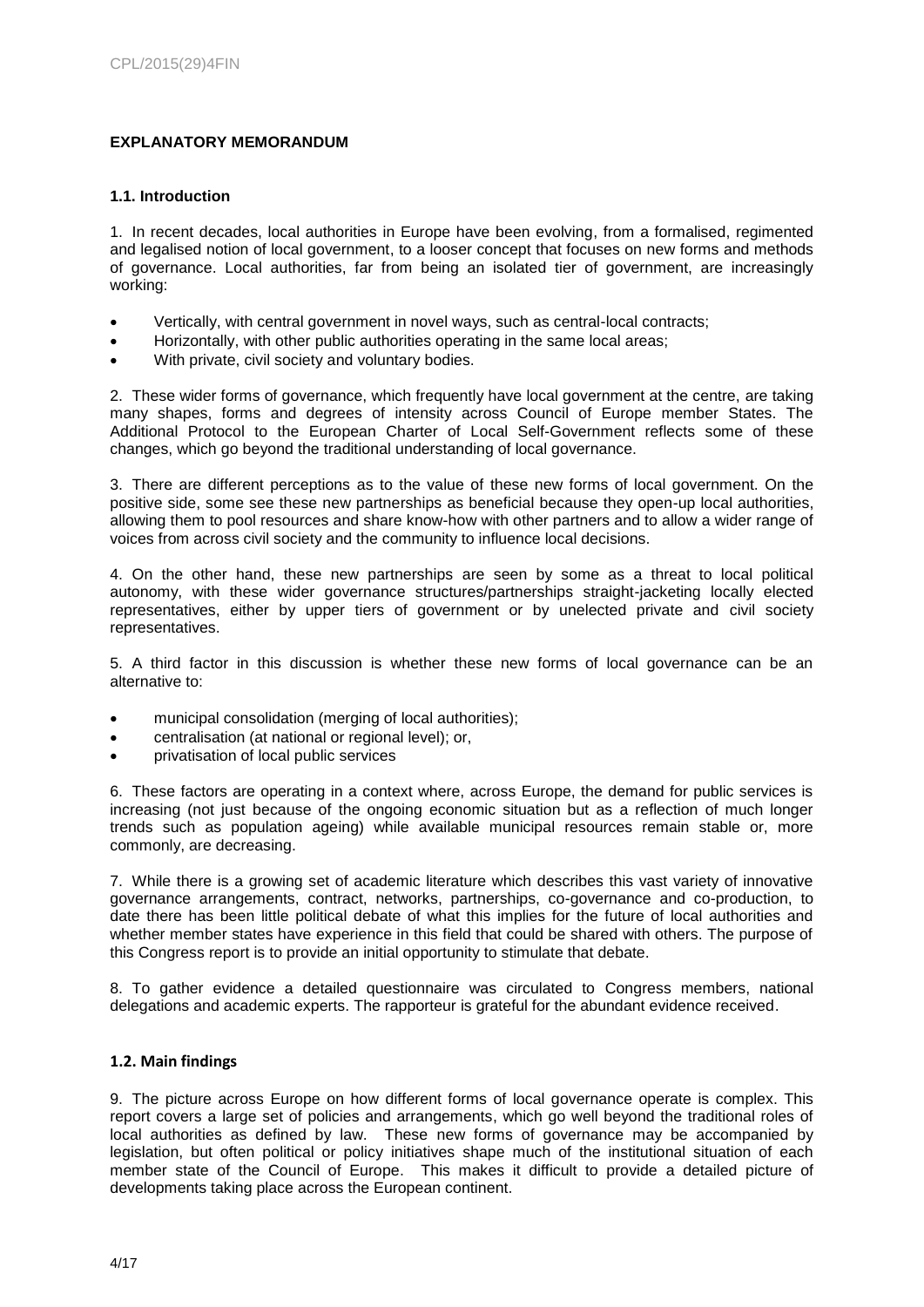10. It is clear that across Europe new forms of local governance are developing, including: contracts between central/regional authorities and municipalities; agreements between municipalities and public (and sometimes private) bodies to jointly provide public services; performance management (including outcome-based contracts); citizen participation (community involvement, co-determination, coproduction, and participatory budgeting).

11. While a significant part of these developments are often linked with the impacts of the economic crisis, the drive for structural reform is also linked with the efficiency agenda imposed upon local authorities by national governments. Indeed, a 2013 CEMR report on reveals that such an efficiency agenda, linked to either the crisis or the limits of centralised public service provision, is prevalent in most Congress member states.<sup>3</sup>

12. However, the crisis has only accelerated the adoption of these new forms of governance as many of them were already taking shape either on a voluntary basis or having been imposed by central authorities as a consequence of public finance pressures and the centralisation of public service provision.

13. Equally, there has been a growing call to modernise local public administration to make it more performance-oriented, accountable and open to public scrutiny and citizen participation. This has been driven, either at national or local level, to improve the quality of local services. In other cases it has been a reaction to a privatisation agenda, with decentralisation and performance management often seen as alternatives to this.

14. These changes in the diversity of local government raise fundamental questions about the autonomy of local government in the spirit of the European Charter for Local Self-Governance: on the one hand, more open and transparent local decision making is an indicator of a healthy local democracy. On the other hand, many of these arrangements tie local authorities to other bodies, such as national authorities, other agencies or even private bodies and therefore question their right of selfdetermination.

15. Taken to the extreme, even citizen participation in municipal decisions between elections can pose challenging questions about the legitimacy of local councillors to take decisions according to their representative mandate. This is truer when only a minority of active citizens engage in political discussions between elections. However, where there is strong citizen engagement this can act to enrich and support the role of local councillors as the key political representatives of their community.

#### **1.3. Methodology**

l

16. The basis of this report is the responses received to the questionnaire that was circulated to the members of the Congress Governance Committee and local and regional authority associations. It also benefits from additional requests of information and a literature review of previous Congress reports, OECD, EU and academic papers carried out by the expert Dr Mark McATEER from the Improvement Service for Scottish local government supported by Serafin PAZOS-VIDAL from the Convention of Scottish Local Authorities.

17. On the basis of these interim findings, a number of questions were put forward to members to stimulate discussions at the Governance Committee meeting and the joint session with the Committee of the Regions CIVEX Commission that took on 17 November 2014. These findings focused mainly around what these new forms of local governance mean for local democracy, and which political recommendations from Congress could be made on these developments. Additional evidence was received subsequently and was duly incorporated to this report.

<sup>3</sup> Congress/ CEMR (2013) 'Decentralisation at a crossroads. Territorial reforms in Europe in times of crisis'Davey, K (2011) "Local Government In Critical Times: Policies for Crisis, Recovery and a Sustainable Future".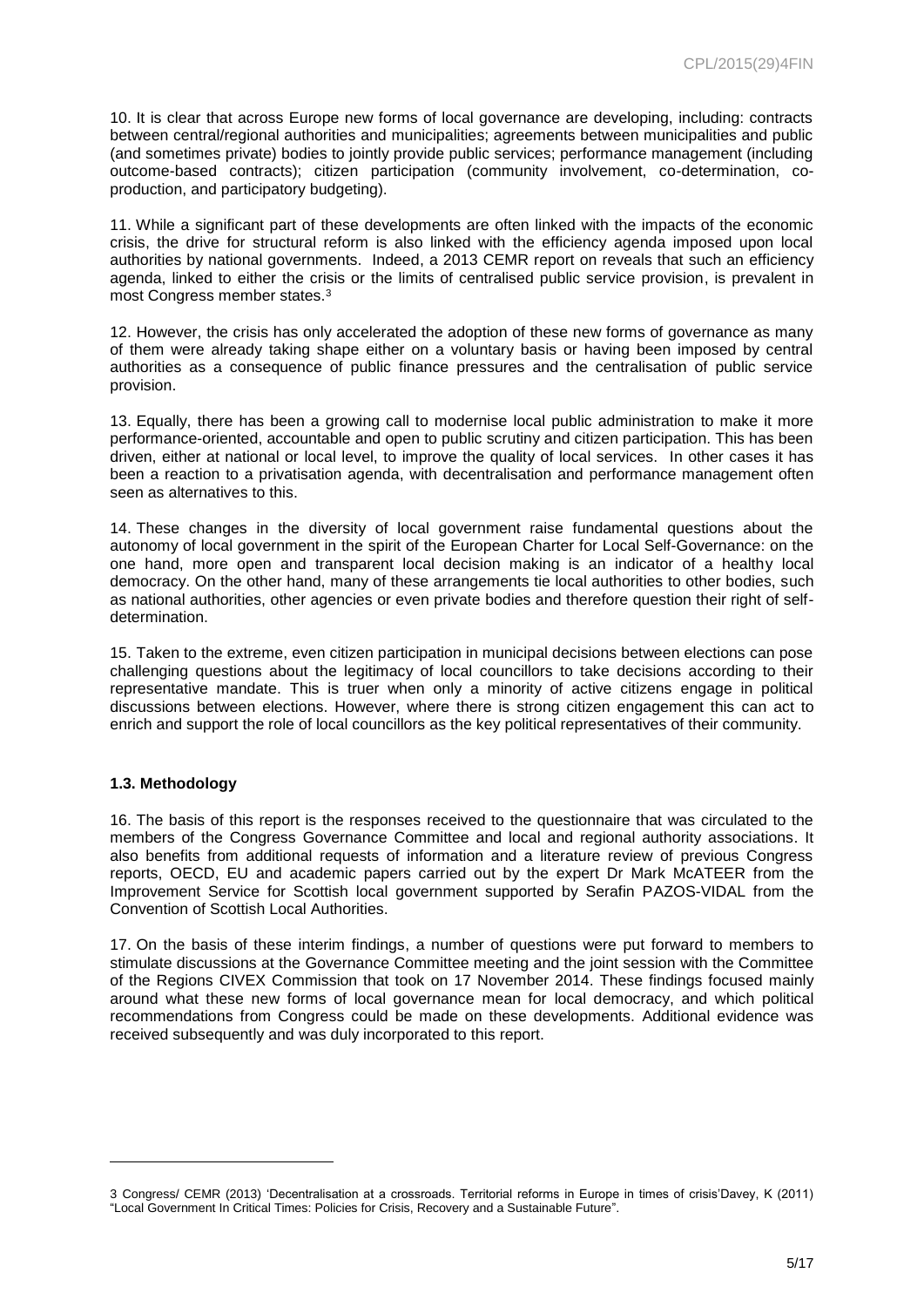18. The rapporteur is grateful to the individual members and national delegations to Congress, 4 national and regional associations of municipalities, academic experts, individual local authorities and regions and hopes their individual contributions are accurately summarised in the report. The report tries to provide a general and as comprehensive picture of the new forms of local governance that exist across Europe as can be ascertained at this point in time.

19. The examples received have been summarised by theme rather than by country to enable comparisons between them. These new forms of local governance have been summarised around four large categories:

- a. Contracts between municipalities and central/regional authorities;
- b. Performance management;
- c. Co-operationCo-operation between municipalities and other bodies, including civil society and the private sector;
- d. Citizen participation.

# **2. Detailed evidence**

# **2.1. Contracts with central/regional authorities**

20. There is a long tradition of contracts between municipalities and national or regional authorities for the provision of public services. Often this is linked to the willingness of the regional or national government to ensure the uniform provision of services across a country. Consequently additional financial resources often come to local authorities with earmarks or are ring-fenced by national authorities for specific services. Such actions operate as a form of control and reduce local autonomy as defined in the Charter. In some cases, however, these central-local agreements are constructive efforts to address, in a multi-level governance approach, joint solutions to problems shared among several tiers of governance. Such arrangements focus on the provision of public services and thus are more specific than the forms of consultation described in the Congress Report on "The right of local authorities to be consulted by other levels of government" (Britt-Marie LÖVGREN, Sweden) approved in 2012.

21. Contractualisation (between central and local level, or even at sub-local level, particularly in urban areas) is prevalent in France where four million live in Sensitive Urban Zones (ZUS) as a way of attempting to ensure public policy outcomes among notoriously diverse forms and levels of public administration. This approach is also common in Spain (*consorcios*), Italy, Slovenia and Sweden, and it is sometimes driven by the influence of EU funding programmes, or in the case of Sweden due to a large policy of decentralisation and contracting out of local services to private and voluntary bodies.<sup>5</sup>

22. In Germany, central-local, regional/county-local arrangements are formalised in law as concerns both competences and financial redistribution and sanctions. In other countries, instead of contractualisation and partnerships, central-local relations contain provisions for the supervision of local authorities by the central government or upper tiers of government. This has been particularly intensified with the outset of the economic crisis and applies to both centralised countries such as Lithuania where more control has been gathered to the centre in spite of more local powers. In Slovakia, Serbia and Bulgaria more fiscal controls on municipalities and regional governments have occurred. In Spain, due to the economic crisis, new legislation sets restrictions upon councils such as: limiting municipal public debt, eliminating salaries for most councillors, cutting salaries for mayors and the conditional withdrawal of local powers if efficiency criteria are not met. In federal countries such as Austria while the autonomy of local authorities is entrenched in the constitution and secondary law to ensure they cannot be bound by direct instructions from the Federal Government, they are still subject

<sup>4</sup> Austrian Association of Cities, Convention of Scottish Local Authorities Swedish Association of Local and Regional Authorities, Local Government Denmark, Piamonte Region, Flemish Association of Cities and Municipalities, German Delegation, Association of Dutch Municipalities, Senateur M. Gilbert ROGER (France), Federacion Espanola de Municipios y Provincias, Federacion Galega de Municipios e Provincias, Associacion de Municipios Vascos EUDEL, Icelandic Associations of Local Authorities, Local Government Association (England), Russian Congress Delegation, Slovenian Congress Delegation, Swiss Delegation to Congress, Union des Villes et Communes Wallones, City of Reykjavik , Professor Chris HIMSWORTH. This report also benefits from the substantive findings of the COCOPS study and the CEMR *Decentralisation at a Crossroads* survey.

<sup>5</sup> Contribution from the Swedish Association of Local and Regional Authorities.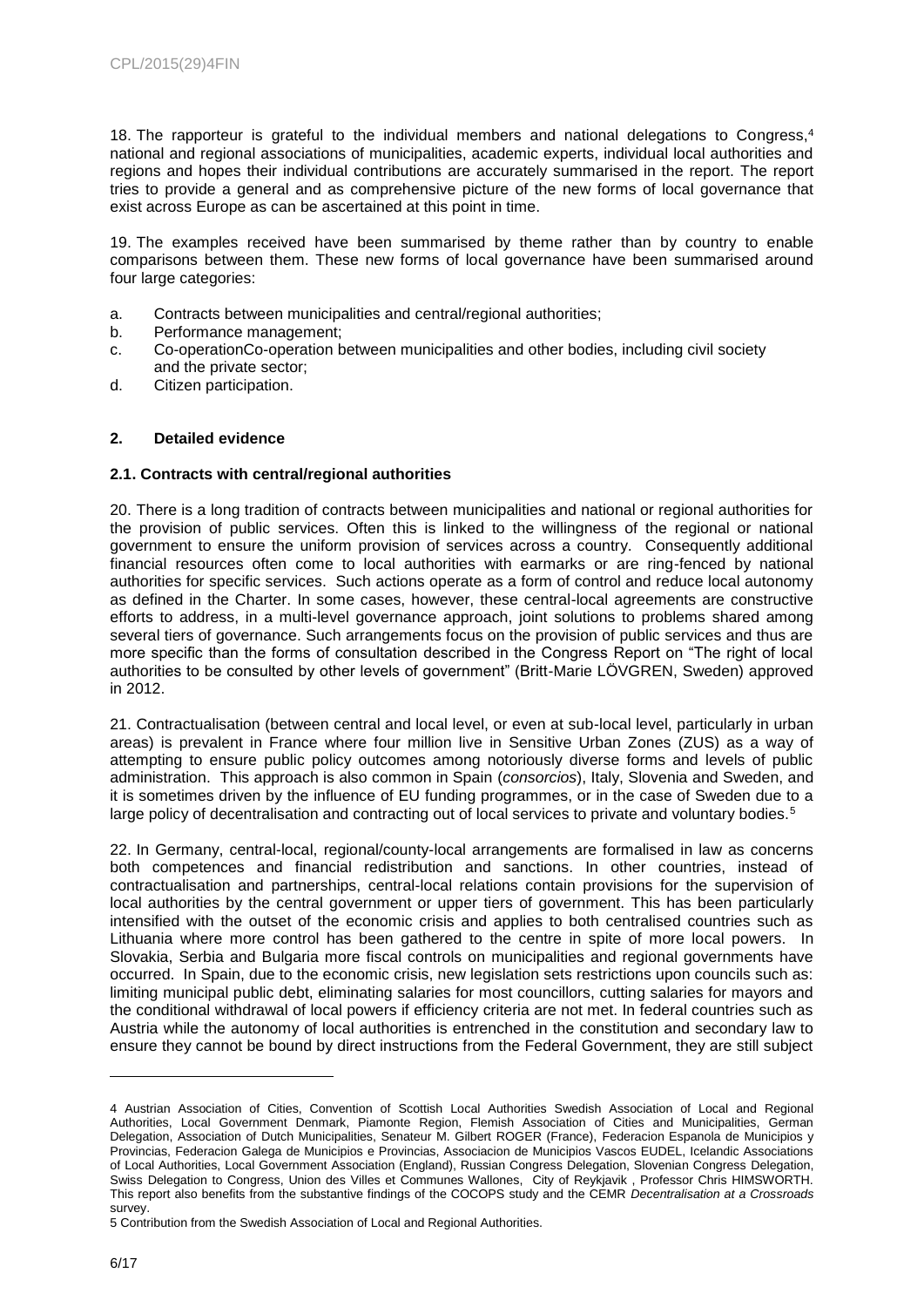to supervision by the district administrative agencies and the Land Government and Land Governor on behalf of the Federation.

23. In Scotland, there has been a very significant move from top-down ring-fenced allocations of finance to local council services (in itself a form of central control) towards a more partnership based approach to central-local relations. Single Outcome Agreements have been introduced whereby the Scottish Government and each local council, working with other public sector bodies such as health services, jointly agree a set of outcomes that all partners commit to achieving on a mutual basis on behalf of local communities. As the outcome is shared across partners all are mutually accountable for delivery of the outcomes. Performance against the outcomes are reported using a range of mutually agreed indicators but each local agreement means partners remain free to choose how they will achieve the outcomes set out in their agreement.<sup>6</sup>

24. Other central-local arrangements are mostly of a political nature. The Scottish experience contrasts with Wales where a Partnership Council for Wales between ministers and local authorities to promote joint working and co-operation has been agreed and is enshrined in the Government of Wales Act (1998) which included the development of the Welsh Assembly and government. Nevertheless this has not impeded a drastic reorganisation of Welsh councils being unilaterally proposed by the Welsh government recently.<sup>7</sup>

25. Official partnership structures to coordinate policies between the national and local levels are common in countries governed by administrative law. In Spain, the National Commission on Public Administration is the official body where the national government and local authority representatives discuss policies and legislation concerning municipalities. For individual policies, municipal representatives are also members of 35 Sectorial Conferences between the relevant national ministry and their opposite numbers from each of the 17 autonomous regions. Similarly, in Italy at regional levels (e.g. Lombardy) there exists partnership structures between the region and the local authorities (Conference of municipalities and Assembly of Mayors) to coordinate provision of healthcare services in the region.

26. In Slovenia a vast range of social services is organised through Community Centres for Social Work (CSD). The 66 centres are expected to plan and provide social services for the local community under standards set at national level.

27. The most common form however of such agreements are political ones, particularly in states with a very rigid distribution of competences in law, this contrasts with countries where local authorities often provide services that in law they do not have the formal competence for. An example of this is the "Local Pact" between the Government of Galicia (Spain) and its local authorities that seek central local co-operation using financial incentives (participation in regional budgeting, inter-municipal budgets and transfer of local assets) as a tool to clarify competences between levels of government. It has also led to the establishment of joint committees between regional ministries and the municipal association (FEGAMP).

28. In other countries, where high decentralisation is combined with a very flexible distribution of powers, such central-local arrangements are even more necessary to ensure good public governance. A good example, entrenched in law is the constitutional concordats in Austria, which are arrangements between the federal government, the states and the municipalities (represented by their town and local authority associations) dealing with consultation mechanisms on any provision imposing financial obligations on the other tiers of government, or where one level perceives another level of government to be in breach of EU convergence criteria.

29. Another example, which is institutionalised but is still political in nature, occurs in the Netherlands 'Inter-Governmental Relationships Code' (BZK, 2005). This code encompasses the principle of '*if possible local, if necessary central'* by allowing provinces and municipalities greater policy discretion, sufficient resources (powers, money and information), less central supervision and more formalised consultation on government decisions affecting them. On the other hand it is a political agreement that is being put to test by a further wave of decentralisation in recent years. Similar arrangements exist in Denmark and Norway.

<sup>6</sup> http://www.scotland.gov.uk/Topics/Government/local-government/CP/SOA2012/SOA2012

<sup>7</sup> Welsh Government (2014) 'White Paper - Reforming Local Government'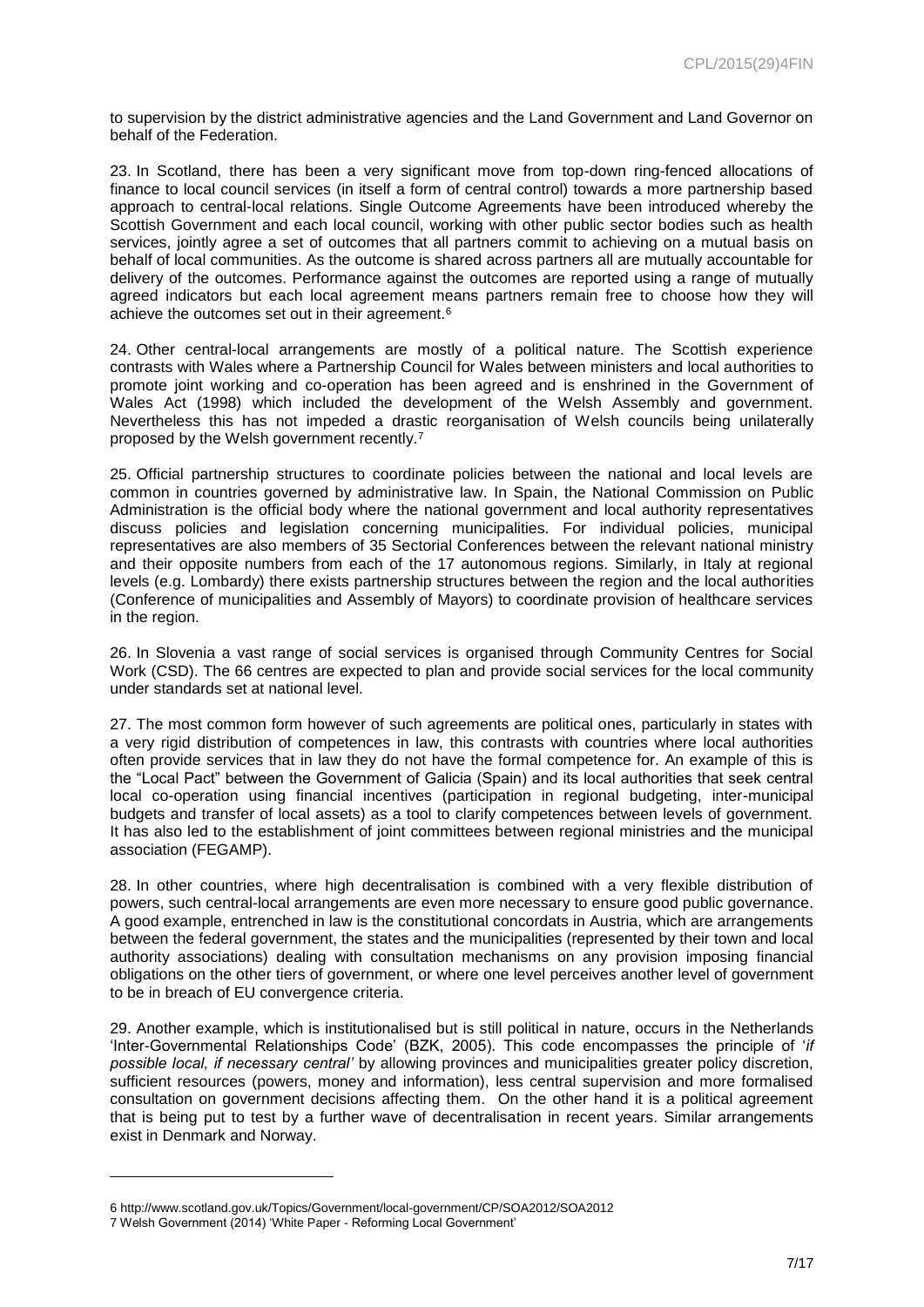30. In Switzerland, the subsidiarity principle is framed in the federal constitution, so that the Confederation only assumes tasks that the cantons are not unable to achieve by themselves or where there is need to harmonise provisions across the country. The same principle exists between the cantons and their local authorities, in some cases being enshrined in the cantonal constitutions. Contractual relationships do exist, in Germany, the federal-cantonal-local relations are described in detail in specific legislation and legally binding programme-agreements, for example in policing between cantons and municipalities, or even between the Confederation and metropolitan areas (e.g. Fribourg).<sup>8</sup>

31. Structural reform, even when it is towards greater decentralisation of local authorities, often takes place without sufficient consultation between the local authorities concerned. In Flanders, the sixth reform of the Belgian Federal state resulted in a great transfer of powers to the region. This will have implications for public service provisions. Paradoxically, a previous existing partnership body with local authorities (Vlabest) was abolished and no structural consultation arrangements with local government in the region exist to assess the implications for local authorities.

32. Central-local agreements are increasingly common as a way of simplifying public administration and are often seen as attempts to provide a one stop shop for citizens. This is occurring across a variety of Congress member states. In Norway, this is known as the NAV reform, an ambitious reorganisation of social services that resulted in the merging of national employment and national insurance administrations and the establishment of partnership arrangements with local authority social services so that "one stop shops" were created to make services more user-friendly, holistic and more efficient. It is noteworthy that in spite of being a top-down decision, a clear element of partnership with municipalities was central to the reform with municipalities keeping their social services powers within the new structure*.*

33. In the Russian Federation, Multi-Functional Centres (MFC) provide state and municipal services, which are separate legal entities created by the state authorities of the Russian Federation and the local authorities. The goal is to minimise bureaucratic procedures in the provision of public and municipal services by providing citizens with a single point of entry and also by streamlining so called 'back office services' in order to improve information exchange among the different administrative bodies involved in providing that service.<sup>9</sup>

34. An obvious alternative to contractualisation, or indeed centralisation, is of course decentralisation of powers to municipalities. This has happened in Albania (for water), Bulgaria, Croatia, Greece, Lithuania, Netherlands (for elements of health and social care) and ''The former Yugoslav Republic of Macedonia'' (for spatial planning). Many such developments occur without accompanying financial transfers and sometimes they occur as a trade-off for accepting municipal mergers.<sup>10</sup>

35. In Poland, discussions are underway to increase the autonomy and flexibility of municipalities to organise public services. However, despite a public petition of 300,000 citizens, this does not seem likely to result in the local public finance law being changed accordingly.

36. By contrast another equally if not more marked trend is that of centralising specific previously local competences such as education (Republic of Moldova), local police (Finland, Scotland), fire and rescue (Scotland), water management (Hungary, Ireland). Not all such developments have resulted in services being managed directly by central governments but by creating regional structures or regional tiers of governance. Regionalisation has been both decentralising from the centre (Poland) and also centralising by absorbing previously municipal competences such as in Romania within the new regional Judet.<sup>11</sup>

37. Finally, a significant trend in the municipal sector in the last three decades has been that of the privatisation and outsourcing of some local services. Evidence about the impact of such changes on public services, the size of the public sector budget and employment has been mixed.<sup>12</sup> Indeed some

<sup>8</sup> Contribution from the Swiss delegation

<sup>9</sup> Contribution from the Russian delegation

<sup>10</sup> In that respect it must be recalled the recent Congress report "Adequate financial resources for local authorities", Rapporteur, Gilbert ROGER (France, L, SOC), Resolution 372 (2014)2

<sup>11</sup> On this issue worth noting the recommendations of the Congress Report "The Second-tier local authorities – intermediate governance in Europe" Rapporteur: Emilio VERRENGIA, Italy (L, EPP/CD)Resolution 351 (2012) 2

<sup>12</sup> Pollitt, C. (2013). "Back in the OECD… An oblique comment on the World Bank's "Better results from public sector institutions". International Review of Administrative Sciences, 79(3): 406-412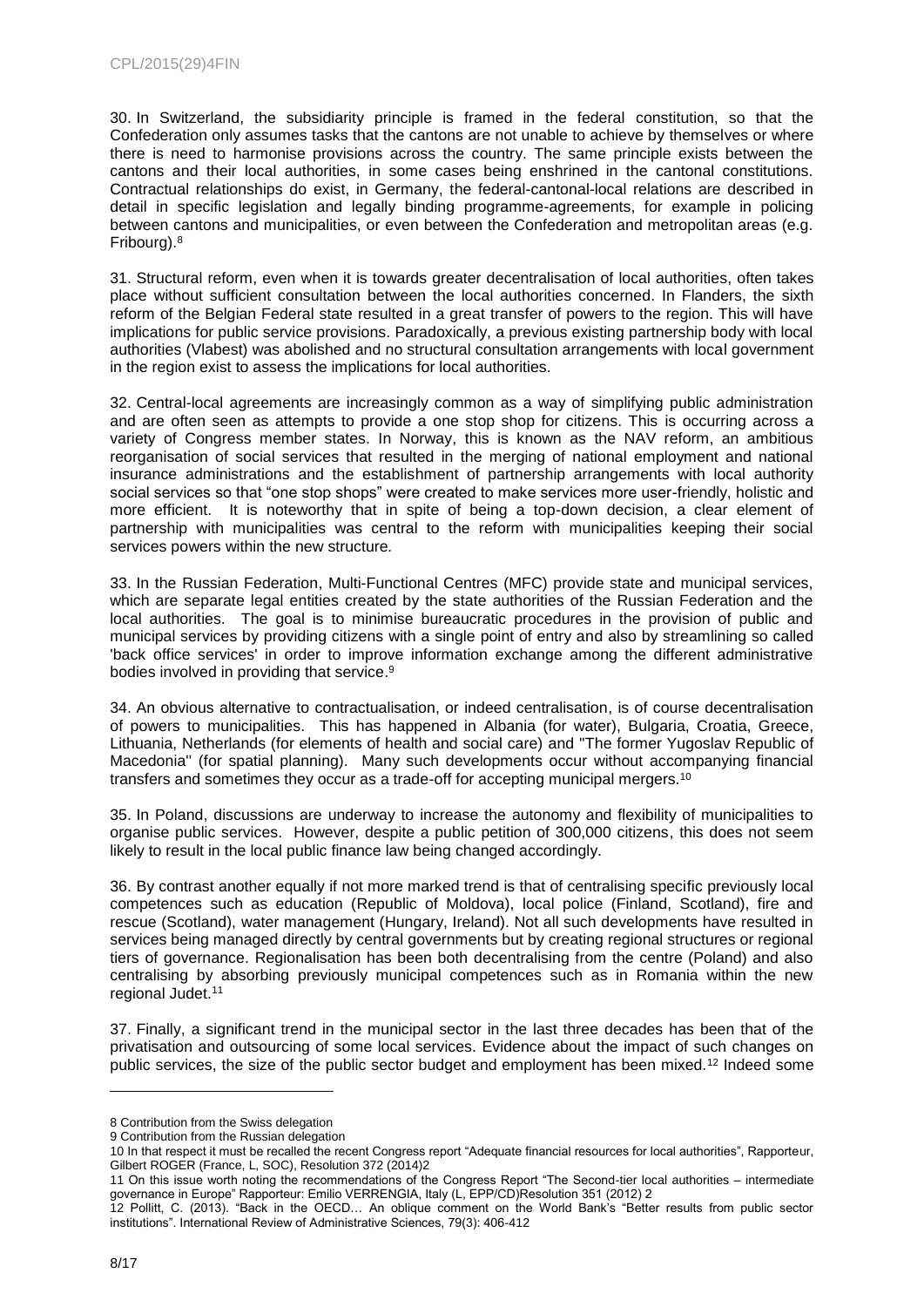have argued that decentralisation may be a better alternative than outsourcing to reduce public sector costs.

38. A few countries are going full circle, with the re-municipalisation of previously privatised services (such as water in Paris, France, or energy in Germany). However, such developments are rare.

#### **2.2. Performance management**

l

39. The introduction of a performance management culture and practices in local public services has been progressively expanding across Europe. Significant differences exist between those countries closer to Anglo*-Saxon* governance arrangements who were early adopters compared with most of continental Europe (except Scandinavia) where the formality and rigidity of governance arrangements make adoption of such methods more challenging.<sup>13</sup>

40. Even so, performance management approaches are expanding as a tool to improve the quality of public services and to help improve decisions and make municipalities and individual officials more accountable for what they achieve on behalf of citizens. Sometimes this is driven by central government's eagerness to ensure detailed inspection of (broadly uniform) municipal services. In some countries such as in the Netherlands, Sweden and the United Kingdom there are broadly similar performance indicator systems across public bodies.<sup>14</sup> In other cases the adoption of such methods is seen less as a confrontational and more as a partnership approach to improving services in exchange for a less strict central supervision.

41. The Scottish system of Single Outcome Agreements is a particularly comprehensive system of performance management. It is a national system that involves both the national (Scottish) government and all local authorities. It seeks to drive mutual accountability and, crucially, it is the only performance management system based on achieving a wide range of societal outcomes. Outcomes are more difficult to measure than indicators of inputs (how much resources are provided) and outputs (how much public goods have been produced), which are commonly used elsewhere. But the Scottish approach marks an attempt to both improve life outcomes for citizens and measure the performance of public bodies, including local councils, for contributing to achieving those improvements.

42. It is not surprising that outcome-based performance arrangements are not common, compared to input and output approaches. Their use is more common in central government and in national performance budgeting (Denmark, France and the United Kingdom are currently changing their accounting systems and budget programming to focus on outcomes) than at local level.

43. In Norway, where there is a strong political culture of local autonomy, legislation sets out conditions for self-regulation and supervision (though the national government retains powers to ensure legal and fiscal appropriateness of municipal decisions). However this has not been a barrier for national reporting and benchmarking against national standards through a national performance database (KOSTRA). The system contains annual municipal performance information compared with nationwide input and output (but not outcome) indicators to enable comparisons between municipalities and their priorities, productivity and ability to meet local needs.

44. In Denmark, there is a similar approach, the Joint Municipal Management Information System (FLIS). This is a performance information system that is automatically updated on a monthly basis. It is an internal database that provides an overview of a city's own data, with the facility to benchmark this data with other municipalities, regions and against the national average. It is also possible to compare the municipality with other comparable municipalities in order to inform decisions in areas such as procurement.

45. In Finland, the Government has set up SOTKA-Net, again an electronic database with municipal performance indicators aimed at supporting decision-makers, social welfare, and health care services experts with planning, evaluation, and decision-making with respect to local services.

<sup>13</sup> Pina, Torres, Royo (2010) ´Is e-goverment Leading To More Accountable And Transparent Local Goverments? An overall view, *Financial Accountability & Management*, 26(1), February 2010, 0267-4424

<sup>14</sup> Dan, S. (2014). ´The effects of agency reform in Europe: A review of the evidence´*. Public Policy and Administration*, 29(3): 221-240.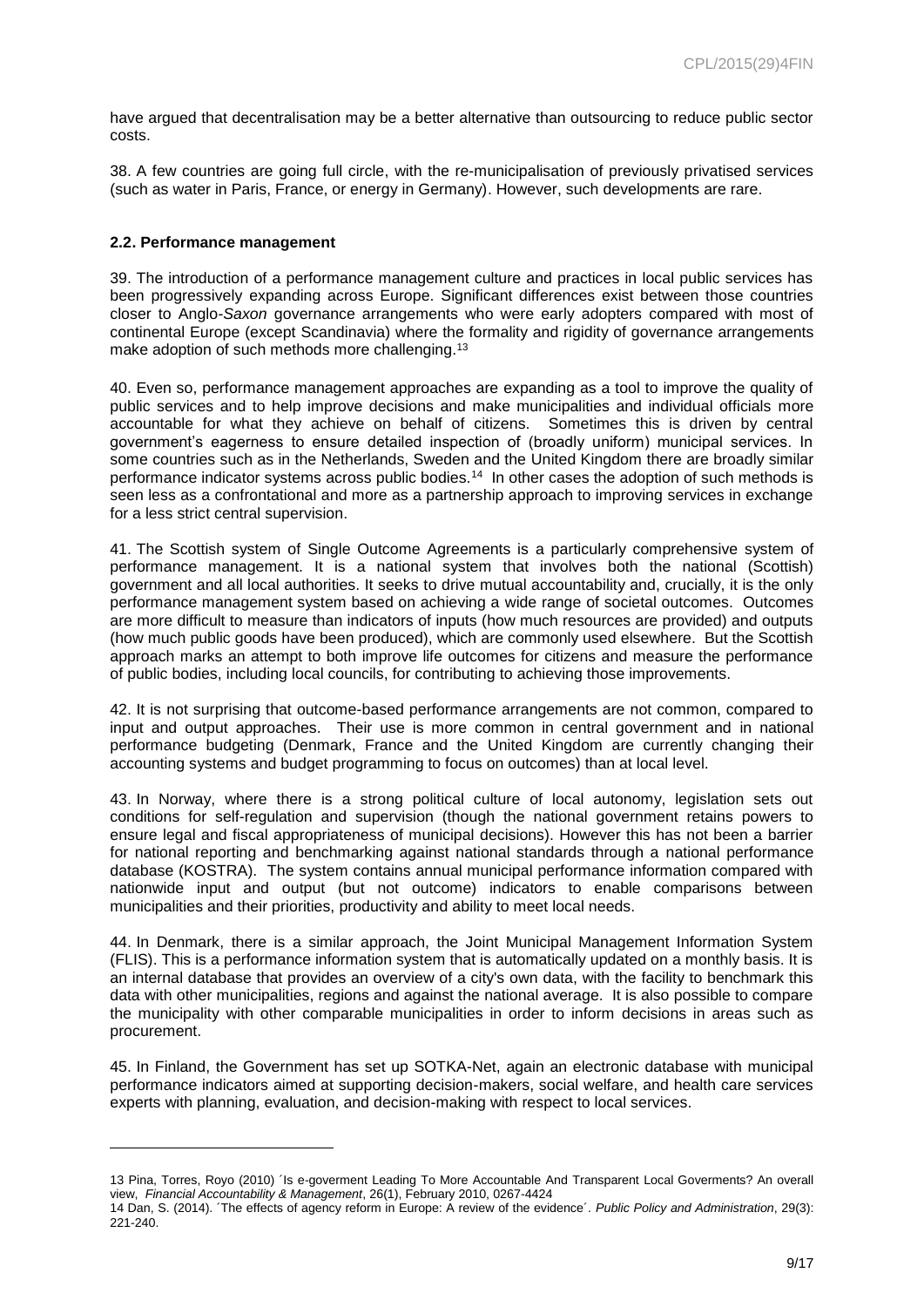46. In Scotland, the 32 local councils have jointly worked with the Improvement Service to create a benchmarking platform that also acts as the basis through which councils discharge their legal requirement to account to the public for their performance. The approach has developed a range of comparable indicators covering the cost (in many cases unit cost) of council services, service quality standards and public satisfaction with local council services. In addition, councils also exchange learning and practice with one another in order to ensure that the best identifiable service performance techniques and arrangements are shared by all councils.<sup>15</sup>

47. In administrative law countries the introduction of a performance management culture is framed by very rigid legal frameworks that are still changing. In Spain, most central-local relations are based on the constitution while national law only provides for indirect reference to performance and efficiency as part of the Municipal Finance Law, performance policies are being developed at local or regional level. Since 2007 a national agency for the evaluation of public policies (AEVAL) has existed which also carries out projects with municipalities. At the local level there is a more diverse picture: the 'Inter-Municipal Comparison Circles' was developed in Barcelona and this is now being adopted elsewhere in regions such as in Galicia. It is a voluntary process and purposely low scale, were a small number of municipalities develop joint output indicators after identifying their comparable strengths and weaknesses. In Sweden, a similar small-scale municipal 'Open Comparison' (OC) model has been set up. However, given the large decentralisation and contracting out of local services to private and voluntary bodies in Sweden there is a growing trend towards the development of homogeneous performance and quality indicators across counties and regions as well as between local authorities particularly around healthcare. The indicators are a combination of quantitative (time to respond to a demand of service) and qualitative (opinion of patients) and also performance pay-related indicators.<sup>16</sup>

48. In many other countries, the problem is either the lack of comparable data or the incompatibility of local datasets, which prevent more comprehensive performance frameworks from developing.

49. A similar case, but on a larger scale, can be found in Wallonia (Belgium), where the regional and local governments have developed a municipal strategic cross-cutting programme (PST) to set up a comprehensive system of municipal performance management and evaluation. While this is being developed and waits being enshrined in law, "contrast by goals" (*divergences d´objectifs*) already exist in municipal law. This approach aims to operationalise previously defined political and strategic goals into operational objectives and actions including resources that must be allocated. In Switzerland, another federal state, demonstrates how central-local contracts have progressively been influenced by the *new public management* thinking with an increase of precise objectives and indicators to measure performance of these contracts, even in difficult to measure policies (e.g. environment, integration of migrants).

50. In the Netherlands, while recent decentralisation has resulted in less general supervision of municipalities, its Council of State has shown that levels of supervision increased indirectly and overall regulatory pressure has not reduced. This often occurs via strict definitions of the powers that are being decentralised. Even so, a national Code for Good Pubic Governance has been set up by the national government to frame the quality of local public services. Its focus is more on efficiency and less on wider issues of democratic accountability.

51. In Austria, the federal government is encouraging municipalities to join performance measurement programmes to improve the overall quality of local services across the country. One such scheme is the 'Family Friendly Municipality' (*Familienfreundliche Gemeinde*) which is a certification scheme, where each municipality who wishes to participate defines a baseline according to its own local situation and needs and agrees to commit to a series of (soft and hard) improvement targets on a three-year timescale. As a result it receives a quality certificate that can then be renewed.

52. In Portugal, the introduction of a uniform performance framework for national civil servants (SIADAP) led this multiannual output-based framework which was extended in 2009 to local authority employee teams.

53. Similarly in Italy, the introduction of performance management approaches was a response to major political changes in the 1990s that required more accountability in municipal public life, however, reforms have been slow and patchy. Nevertheless, there are many local examples often linked to the

<sup>15</sup> <http://www.improvementservice.org.uk/local-government-benchmarking-framework.html>

<sup>16</sup> Submission of the Swedish delegation.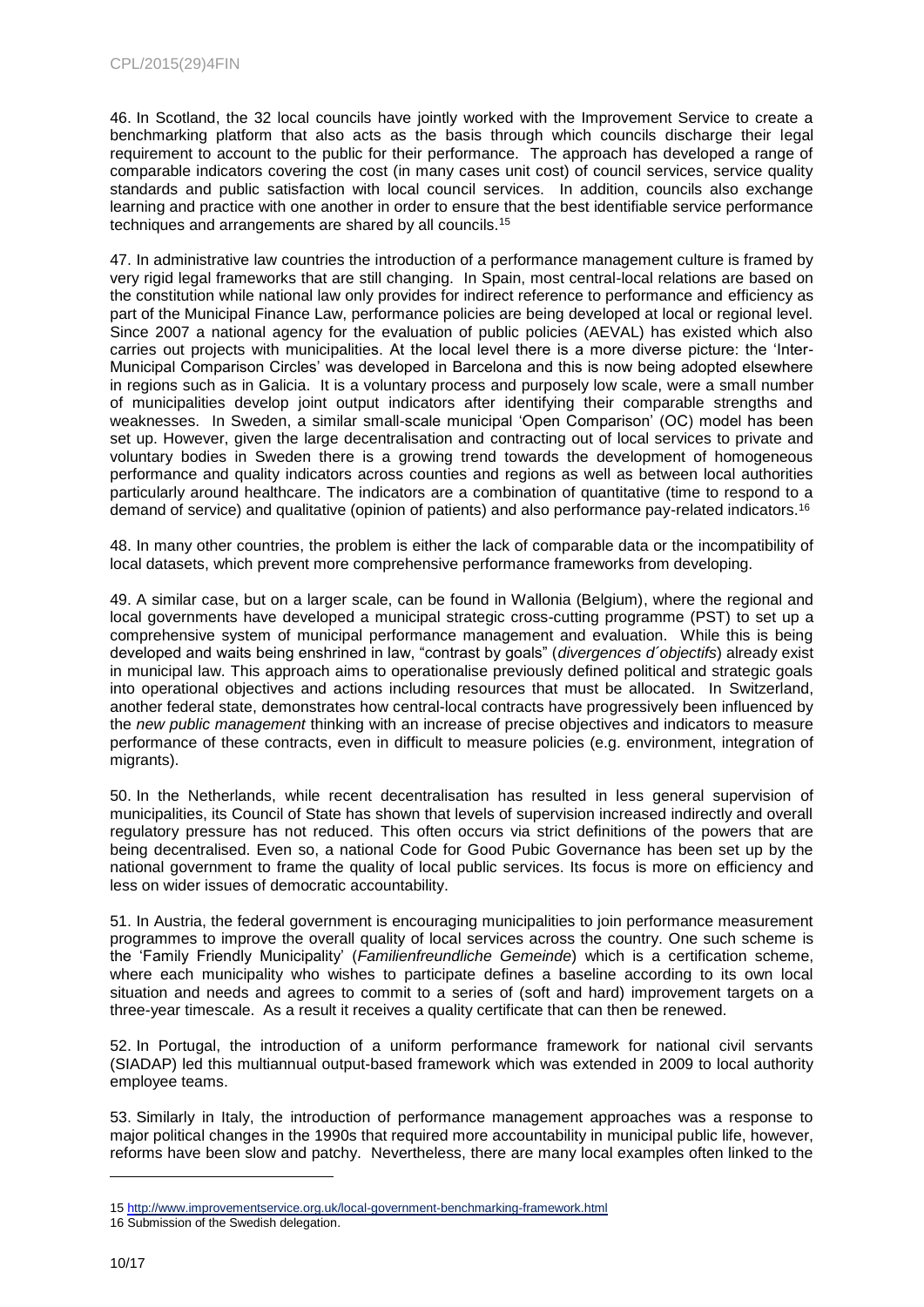contractualisation and sharing of public services, for instance in Lombardy, the 'Regional Conference of Local Transport' is where the region, local authorities and transport operators define and collect the performance and quality criteria and comparable indicators of local transport services. Furthermore, such contractualisation foresees penalties for underperformance of the criteria stipulated in the previously agreed service contract between the region, the municipalities and the operators.

54. In many countries, the national association of municipalities undertakes voluntary consultancy and improvement support for municipalities, often via dedicated agencies or guidance (for example KING in the Netherlands, the Improvement Service in Scotland, and LG Improvement in England).

55. The introduction of a performance management culture at local level is also due to external factors, indeed the prospect of EU accession and/or international development aid has certainly been a driver behind the introduction of such approaches in many Eastern and Southern European member states, with varying degrees such as Bosnia, Croatia, and Serbia.

56. Romania, for example, has been decentralising services since 2010, when it decided to decentralise most of its public hospital network and education services, with a growing emphasis on performance management.

57. However the ongoing economic crisis has provided a decisive, if not always welcome, stimulus for the introduction of such approaches (in Albania, Ireland, Republic of Moldova, Switzerland, ''The former Yugoslav Republic of Macedonia'' and Ukraine). However, this is often more a by-product of cost-cutting programmes than a purposeful policy initiative to improve standards.<sup>17</sup>

58. Equally, the introduction of a more managerial approach to local governance does not necessarily provide an automatic or immediate shift of roles of local political leaders. In Central, Eastern and South-Eastern Europe, the role of elected member has shifted from a more hands-on approach to service management (i.e. running the Council) to that of a more narrow political role where local politicians only set the broad political and policy direction (e.g. Balkan Countries). This has happened at different speeds with for instance Estonia being more ambitious, Romania more gradualist or Hungary having a proceeded at different speeds at different stages of its national reform programme.

59. The ongoing economic crisis has certainly had an impact in the adoption of performance management at local levels. However, paradoxically the need to cut and reduce costs does give a new window of opportunity to introduce performance measurement and quality improvement techniques. There is a growing awareness that such management techniques are not per se the panacea and to be successful they need to be applied as part of a wider set of measures such as joining-up services, integrating services, and better coordination of different public bodies and voluntary and private entities operating locally.

#### **2.3. Co-operation between municipalities and other bodies, including civil society and private bodies**

60. Local authorities increasingly do not take all decisions or provide all public services on their own. This is often due to the fact that the scale of some municipalities is out of sync with the size needed to efficiently provide some services. Partnership arrangements are often established to access expertise and resources from other public and sometimes private bodies. In some cases this links to issues of citizen participation (which are discussed in the next section of this report), on the basis that decreasing public resources and the limits of central "one size fits all" public services may also require increased co-production of public services with civil society and private bodies.

61. The most common approach to mutual co-operation is among municipalities themselves. This is known as inter-municipal co-operation, inter-municipal consortia, *intercommunale*. Such approaches are very common in countries with a large number of municipalities (for example in France, Germany, Switzerland and Spain) where municipal authorities join up to provide services. As there is a growing literature detailing such developments, this report will only provide a short overview focusing on the more innovative or recent developments across member countries.

<sup>17</sup> Curry (2014) ´Trends for the Future of Public Sector Reform: A Critical Review of Future Looking Research in Public Administration´ *Coordinating for Cohesion in the Public Sector of the Future.*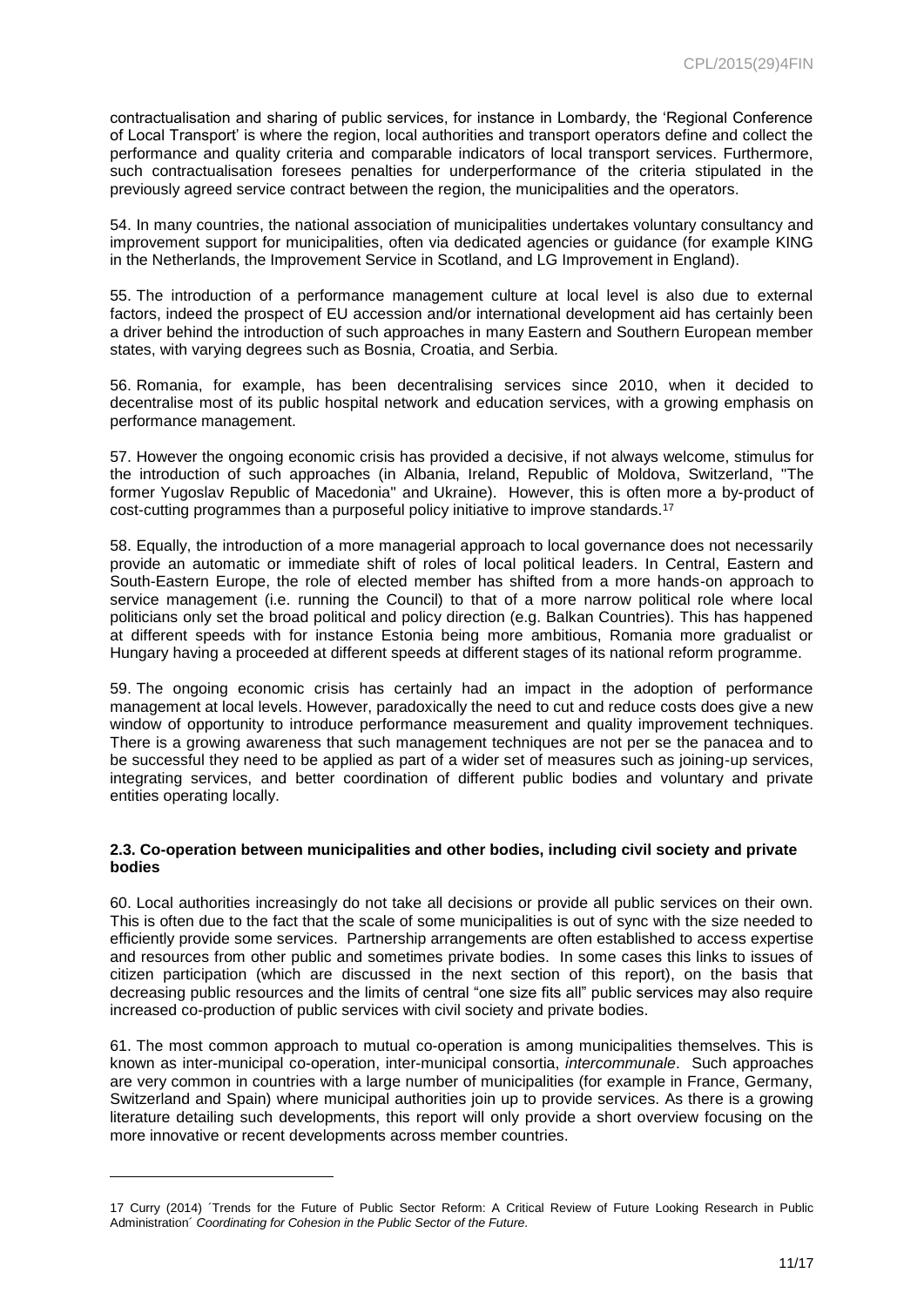62. In Iceland, given the small scale of its municipalities, the 2008 crisis could well have resulted in the forced merger of municipalities. However, the new Municipal Law set out new provisions to set-up municipal collaboration as an alternative to municipal mergers. A similar approach is being adopted in Finland upon realisation that forced mergers as proposed in 2011 would be against the Constitution and indeed against the Congress Charter. Instead, it was decided that pooling municipal social services at regional level would be a better alternative to achieve economies of scale while preserving local autonomy. In Sweden, a similar reform towards a regional scale has been taking place since 2009 and which has proceeded on a voluntary and consequently asymmetrical basis.

63. Inter-municipal co-operation can take many forms; it can be enshrined in law or take the form of a private legal entity. For instance, in Wallonia, the law distinguishes between "association de project" which are small scale, ad hoc co-operation projects run by municipalities which operate under public law from the much larger and all purpose "*intercommunalité*" which operates under private law. Recent reforms in France require all their municipalities to join inter-municipal bodies (*Établissement Public de Coopération Intercommunale*) to ensure minimum provision of services across all the country. Previously the vast majority of the French communes were already part of inter-communal bodies which had the power to raise their own taxes *("fiscalité propre").*

64. In Germany, inter-municipal co-operation is prevalent and defined by law or public-public contract; "*Zweckverband".* This is regarded as the most effective way of supporting municipal co-operation. It has created new public bodies with their own staff and they have municipal tasks (competences) transferred to them "*Hoheitsbefugnisse".* In Land of Rheinland-Pfalz this has resulted in an original two-tier municipal federation *"Verbandsgemeinden".* Other softer forms of co-operation exist in the Eastern Länder *(Amt, Verwaltungsgemeinschaft)* as an alternative to full merger, particularly in political and socially heterogeneous urban-rural environments*.*

65. Similar structures also exist in Switzerland, and are overseen by cantonal constitutions and law (or sometimes with financial support from the Confederation) including the transfer of powers and budgets<sup>18</sup> to these shared entities. Sharing is becoming more common in areas such as sport centres, water management, cultural installations and transports. This is particularly the case in metropolitan areas and sometimes goes beyond national borders, such as the RMT region which covers North West Switzerland, Baden and Alsatian municipalities. However as in other countries, the development of inter-municipal structures raises issues of the degree of democratic accountability of these new bodies by the constituting local authorities.

66. Inter-municipal co-operation is a growing phenomenon, especially in urban areas were traditional inter-communal consortia jointly provide services such as transport (this is common in France, Italy and Spain). There are also more multi-purpose and institutionalised arrangements such as the new ´Métropoles´ being developed in France or the "City-Region" model being developed within the Hannover Region created by Law (´*Kommunalverband besonderer Art*´).

67. The city region agenda is being replicated, but on a less statutory basis, elsewhere in Germany and now also in England and Scotland where 'City Deals' are being struck such as in the Greater Glasgow area of Scotland (Glasgow City Deal) or in Greater Manchester in England (Greater Manchester City Deal). However classic inter-municipal shared service provisions also exist such as the Home Link for joint social housing provision between the municipalities of the Cambridge area. In the East of Scotland road maintenance services are provided on joint basis by Tayside Contracts on behalf of Dundee City Council, Perth and Kinross Council and Angus Council.

68. Metropolisation is a growing trend and sometimes driven on a compulsory basis. In Turkey the 2012 Metropolitan Municipality Law created 14 more metropolitan areas on top of the existing 16 and abolished previous provincial structures. These metropolises are a two-tier structure, where the upper tier is made up of the metropolitan capital city, while the lower tier consists of district capitals and other municipalities. A similar trend is evident in Poland where 65 cities exercise the powers previously held by the upper tier level (*powiat*) or sometimes as a result of bottom-up initiatives such as the Upper Silesian metropolitan union.

<sup>18</sup> Submission of the Swiss delegation.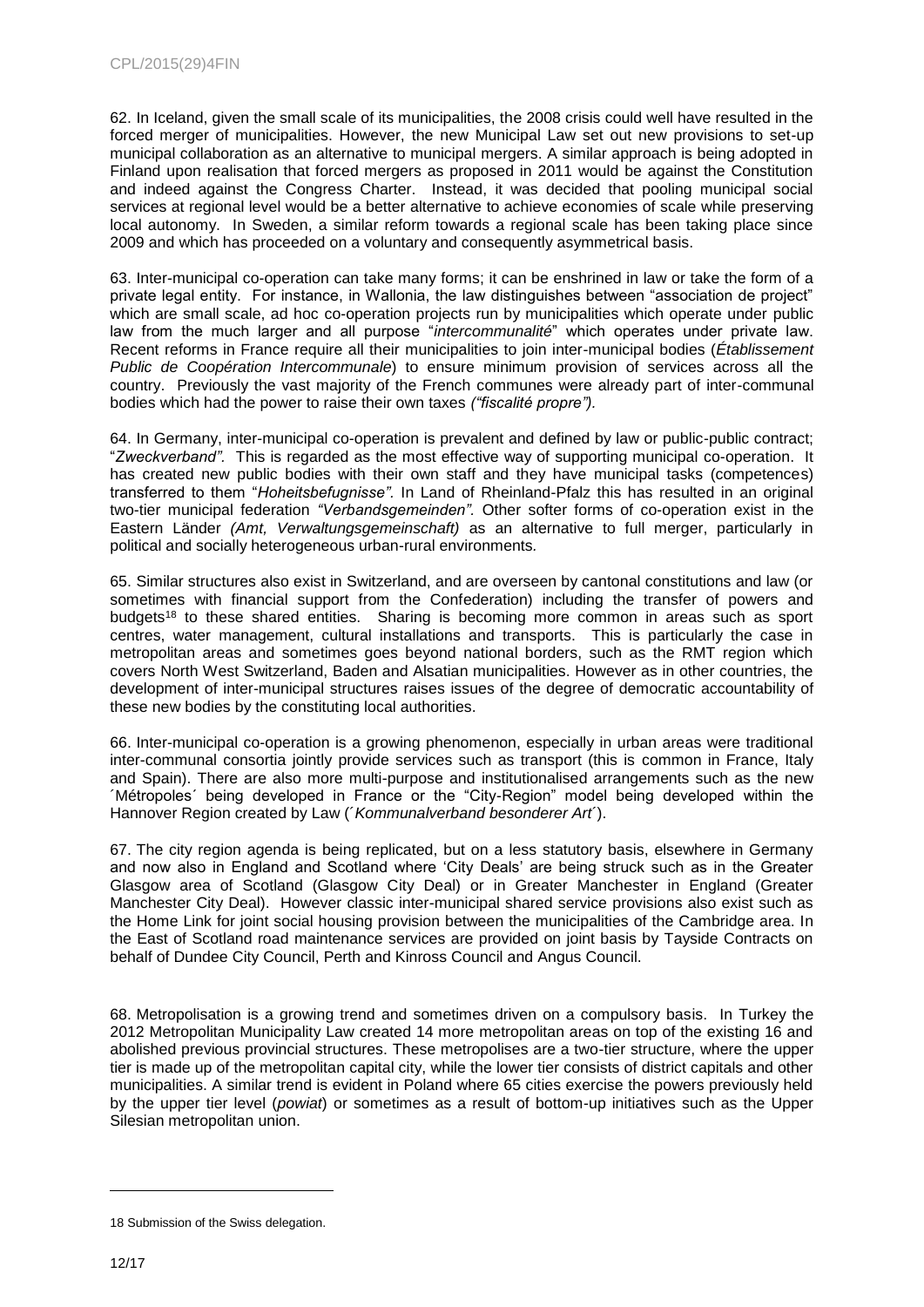69. In Eastern European countries, metropolisation is a growing phenomenon in terms of bringing together the municipalities across the national capital (Croatia, Hungary, Czech Republic and Slovakia). Paradoxically the increase in size does not necessarily increase the efficiency of the councils or their political power in comparison to the national government, mainly as a result of capital city areas often being divided into districts.

70. In Spain, the principle of local autonomy is strongly protected by the Constitution and municipal legislation so inter-municipal arrangements operate on a voluntary basis and there are many of them. Inter-municipal bodies exist under public law to share services (*Mancomunidades*), to jointly provide services with the regional or central governments or with private bodies (*Consorcios*) or exist as networks based in private law (the national or regional associations of municipalities) or in some cases without a legal basis (e.g. the Spanish smart cities network). For example, in the Basque Country (Spain) which is a very small geographical area, there are a large number of (mostly voluntary) cooperation structures, such as single purpose networks (*Udalsarea* sustainability network) and multipurpose networks with the private sector (*Bilbao Metropoli 30*), and more formalised partnership developments such as Rural Development Agencies, to support the co-production of public goods (*Industrialdeak, Txingudi)* across these inter-municipal consortia.

71. In similarly sized Slovenia there is dense set of inter-municipal co-operation structures mainly purpose specific (CEROD for waste, *Dolenjske lekarne* for joint procurement of medical devices among participating municipalities, sharing of library resources) and with different degrees of control and municipal involvement. Given the small scale of many municipalities and the need to modernise public services, shared services have evolved such as in the inter-municipal inspectorate of the Koroska region, to enable the participating municipalities to share the financial burden, personnel and hardware of the service.

72. Municipalities also co-operate and jointly shape or even deliver services with other public bodies operating in their area in order to avoid duplication or contradictory implementation approaches to public policy. For example, in Scotland, the Local Government Scotland (2003) Act requires that each Local Authority establish a Community Planning Partnership (CPP) with other public bodies such as Health Boards, the Enterprise Networks, Police, Fire and Regional Transport Partnerships. In so doing the CPPs are the key delivery vehicle for the Single Outcome Agreements, as described above.

73. In other cases integration has resulted in centralisation. In Hungary, the 2010 Structural Reform eliminated the regional administration and established the county levels via Government Offices, which both increased the control from central government but integrated otherwise diverse sets of services and agencies operating in the area. The reforms have resulted in the provision of one-stopshops "Government Windows" where citizens can deal with more than 30 different administrative procedures in a single office. This contrasts with integration approaches which have been carried out more in partnership with local governments as in Norway and the Russian Federation.

74. Other cases of integration are more mixed, involving both centralisation and decentralisation, such as in Rotterdam's (Netherlands) "Integral Approach to public safety" whereby the central government has increased top-down steering through contracts with municipalities but where local mayors are responsible for directing and coordinating a multi-faceted approach to crime and safety.

75. Other approaches are more tenuous, such as in Slovakia following an ambitious programme of both privatisation and decentralisation to municipalities of public services. Here the law ensures that each area must have a "minimum network" of providers whereby health bodies, public or private need to coordinate with one another to ensure that a minimum standard is ensured.

76. Integration or joining-up of services is an emerging trend as can be observed for instance in Flanders with the Integrated Youth Care reform where support to troubled young people is now provided on a cross-agency, joined up on a vertical and horizontal basis.

77. Similar developments, defined in law but more ad hoc in nature exist in parts of Germany, such as the Hessen Law on Inter-Municipal Co-operation (KGG). This introduces scope for co-operation between municipalities with private bodies, clubs, societies, companies and public limited companies.

78. In Slovenia, the Centres for Social Work (CSD) have as a core element the planning of social services at local level and the coordination of the local public and private bodies involved in their provision.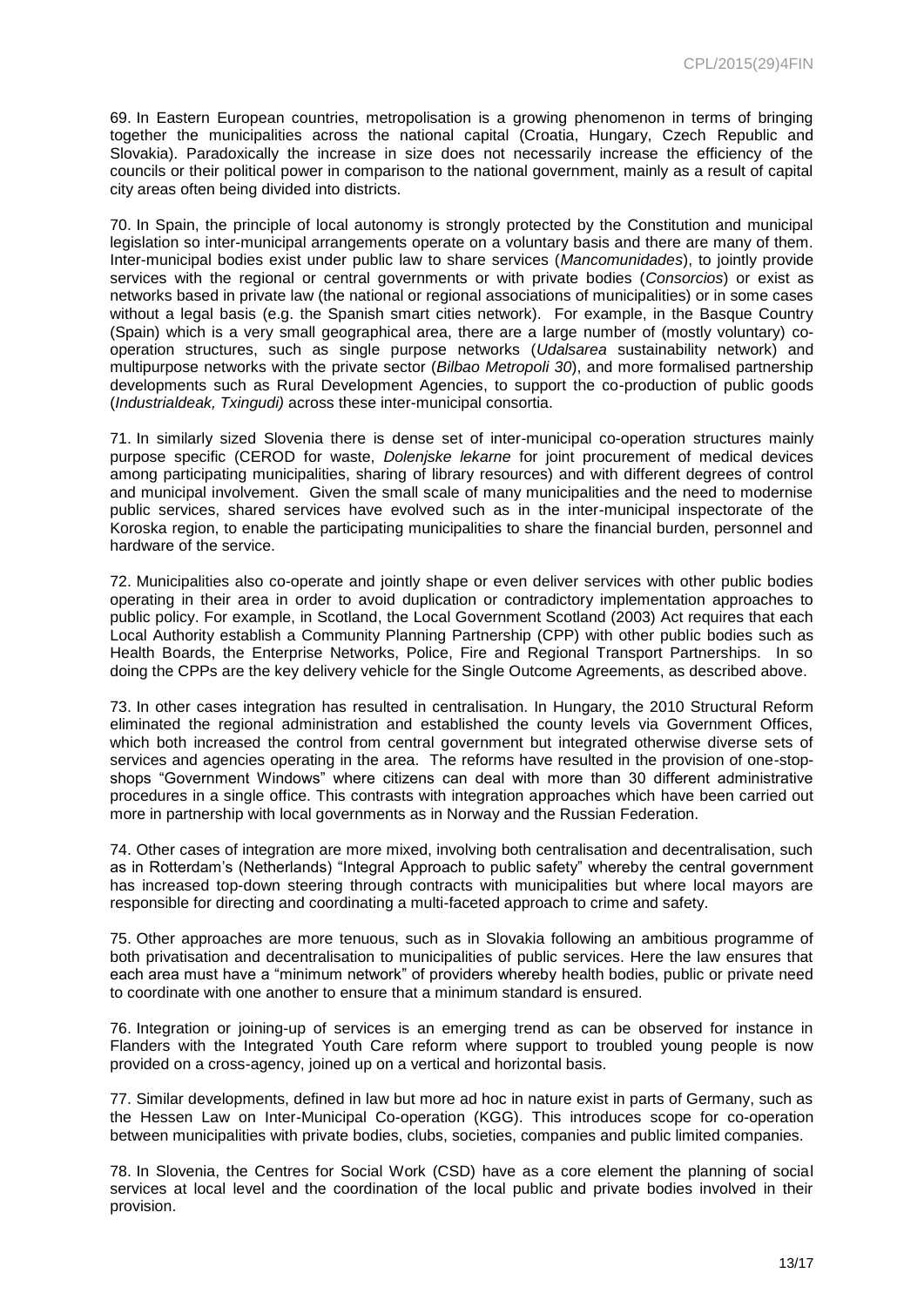79. In England, Local Economic Partnerships (which are voluntary, non-statutory bodies) between municipalities and private sector organisations are being formed with a key focus on economic development and as an alternative to full merging of municipalities. Other forms of local coordination exist already such as for instance the Cambridgeshire Children's Trust and Area Partnership bringing together the local public and voluntary partners involved in those services.

80. Similar arrangements exist in Germany such as *Berlin 2030* where the Berlin Senate brings together elected members, civil servants, experts, partners from research, industry and civil society, in order to coordinate responsibilities on economic development. A similar approach exists in Demark where there are five 5 Regional Growth Forums (one per region) made up of government, municipal authorities and private organisations to decide on the strategic development of each region.

81. The evolution of these arrangements is very determined by domestic political changes. For instance in Flanders the recent government has proposed to merge the para-municipal social services (OMCW) with the local authorities to simplify the delivery landscape. At the same time it is allowing private companies to join the inter-municipal partnerships.

82. Whereas in the Netherlands, there is an exclusive allocation of tasks and powers to provinces relating to economic development. Practice is less clear and a variety of arrangements exist between municipal authorities and the business community to shape local economic policy.

83. In England the Localism agenda launched in 2010 represented a reform of local government. This was partly driven by the United Kingdom government's response to the severe fiscal context. The development is also driven by a strong efficiency focus, which included promoting the co-production of public services with private and civic partners rather than simply empowering Local Authorities. English councils have responded to this with an alternative narrative that seeks to manage expenditure cuts by the voluntary sharing services and by calling for the legal empowerment of Councils (in compliance with the Charter) and an alternative vision of municipal co-operation around "Rewiring Public Services". This involved 'whole place' budgets, which are intended to include most key local public services whose expenditure could be better aligned across an area to improve public service delivery according to local needs and circumstances.

84. Co-operationbetween municipalities can be a useful instrument to prevent the centralisation of services and retain some degree of local democratic accountability. However, there appears to be a growing trend towards centralisation and the amalgamation of municipalities. In some countries (United Kingdom, Germany, Belgium, Scandinavia) this is part of a longstanding trend based on an assumption that larger organisations are more efficient in providing services. The ongoing economic crisis has accelerated and expanded this trend, with serious implications for local accountability, and local identity in the terms set out in the Charter.

85. Equally in recent years Denmark, Greece, Ireland, Luxembourg have seen the number of municipalities drastically reduced, <sup>19</sup> the 2010 reform in Greece *Kalitrakis* is the most dramatic example due to the radical reduction of municipalities (from 1,034 to 325) in order to save €1,5bn as a result of the euro crisis. This involved a 50% reduction of local employees, and a 75% reduction of municipal companies. In Ireland, local councils have been abolished and their powers transferred to the existing upper tier, the Counties. Smaller municipalities and community, village or parish councils have been particularly affected by this trend in Portugal and Turkey where the abolition of village councils of fewer than 2,000 inhabitants has taken place.

86. Other mergers have been less drastic and as a result of incentives given to the merging Councils (Eastern Germany), Switzerland and Ukraine. However inter-municipal co-operation is also used as an alternative to centralisation. The role of the central government in this process is very diverse, in some cases (Austria, Cyprus and Italy) some inter-municipal co-operation of some services is compulsory and intended to generate economies of scale. Other national governments (Finland, France, Hungary) are providing incentives for inter-municipal co-operation and sharing of services as a trade-off for not abolishing smaller Councils altogether. An even softer approach to merge efficiency and local identity is being attempted in the Czech Republic and Spain whereby the municipal tier of government can retain powers if they are able to demonstrate that they provide them efficiently.

<sup>19</sup> Ireland: Councils reduced from 114 to 31; Greece (2011): Councils from 1 034 to 325 and the elimination of 54 provinces to be replaced by 13 larger regions; Denmark (2007): 271 Councils to 98 ; Luxembourg will cut its Councils from 116 to 71.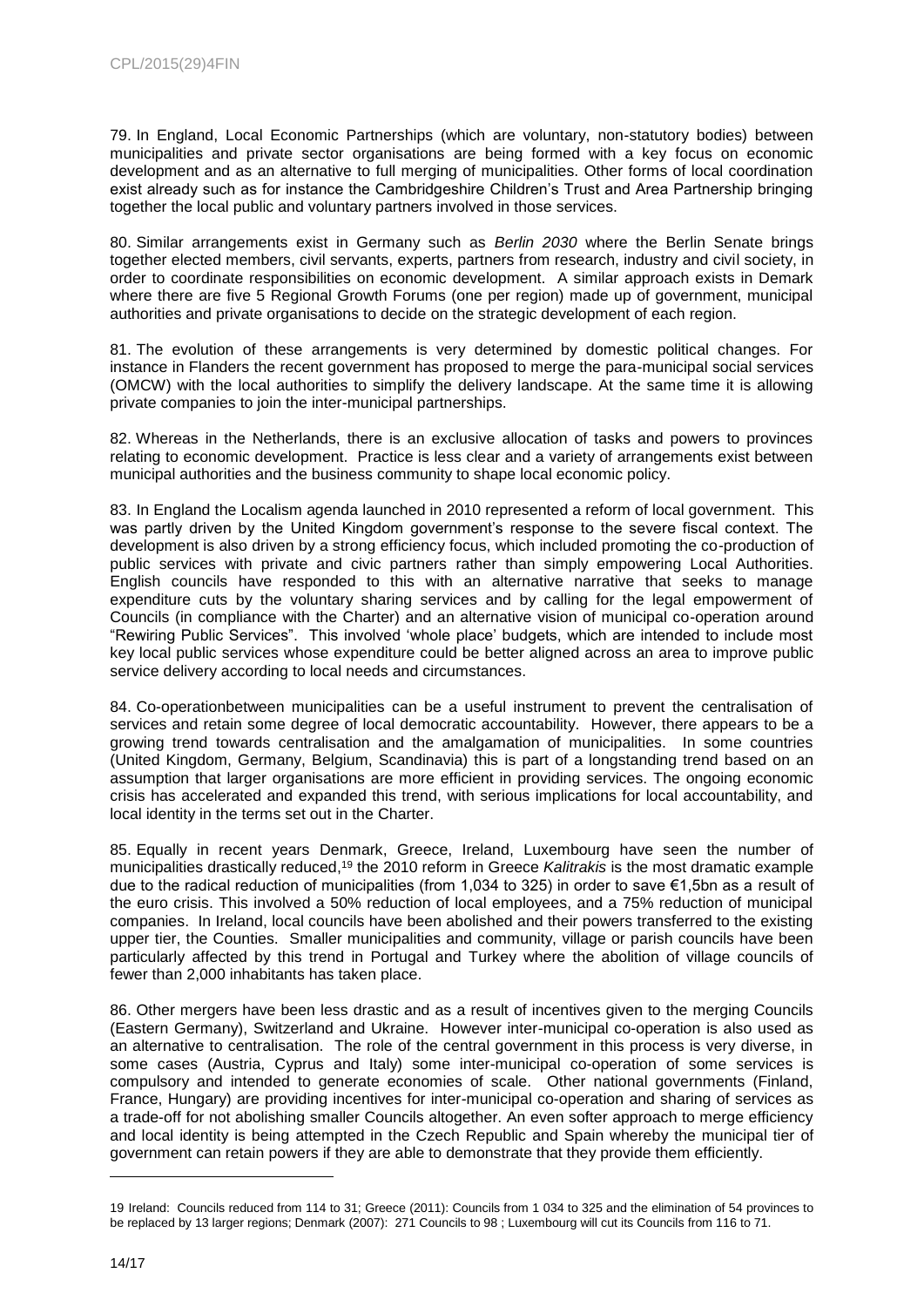# **2.4. Citizen participation**

87. Individual citizens or civic groups are increasingly getting involved in municipal decisions. This is often a result of a growing trend to make local decisions more open, participatory and accountable in line with the 2009 Protocol agreed by Congress. E-government and e-governance, network governance and stakeholder engagement are seen as increasingly important in transforming governance arrangements. However, in some cases this may also be a reaction to a context where the public sector either does not have the resources to provide services or the services it provides do not fit an increasingly heterogeneous and individualised society. Equally, these innovations raise issues concerning accountability, transparency and trust.

88. Countries with organised corporatists models and small scale municipalities do have a long tradition of citizen participation (all Administrative Law countries such as France, Germany, Spain, Belgium, and Netherlands) mostly as stakeholders and consultees but in some cases towards genuine partnership. Switzerland is as direct democracy has a long tradition where citizens can raise municipal petitions and call for referendums. In Germany, a growing number of binding local referenda has resulted in the privatisation of municipal utilities (*Stadtwerke*) being rejected.

89. In the Netherlands, the 2009 Protocol was ratified in law in 2012, ensuring conformity with a significant range of existing public participation, consultation and information requirements at municipal level. Developments still tend to be mostly ad hoc where stakeholders in initiatives such as ´Citizens In Action' which has taken place in over 100 municipalities operate on a voluntary-non statutory basis in decision making. In other countries such as Belgium (e.g. Wallonia) citizen participation (´para-local´) is seen as part of a wider local performance management agenda to improve citizen accountability. This contributes to the area's strategic planning and the co-production of public goods, municipalities partner with associative networks (ASBLs) to run public facilities (for example swimming pools or sport centres) on behalf of the municipality. A similar practice exists in Switzerland, where sometimes voluntary bodies can be contractually delegated tasks from the local authority or the other tiers of government (e.g. health promotion, support for refugees, adult education.

90. In Iceland, the 2008 financial crisis acted as a driver for more citizen participation and the new municipal law contains an entire chapter (Chapter X) on Consultation with Residents. This includes a long list of detailed rights in areas such as consultation, public information, citizen´s meetings but also resident´s referenda and citizen driven initiatives. One such case is the recently set up Governance and Democracy Committee of the City of Reykjavik.

91. In Germany, where the municipal law of each of the 16 Lander (*´Gemeindeverordnungen*´) includes provisions on participatory democracy (civil participation (Bürgerbegehren, Bürgerentscheid) petitions and referenda are binding on councils). There are also voluntary arrangements which include citizens (e.g. hearings in local wards ´*Wahlkreisen* of local politicians). In addition to the formalised forms of participation, voluntary partnerships between municipal and civic and private bodies exist. The *StarkeKommunen* project in Rheinland Pfalz brings together the local and regional levels of governance with private and civic society.

92. In the Russian Federation, the Federal Law outlines a broad range of opportunities that may be available for citizens in terms of consultation, hearings, local referendums, citizens legislative initiative or co-production (citizens associations delivering public goods). Interestingly individual local or regional authorities also have their own voluntary schemes (e.g. Khanti-Mansi Okrug) providing a process for citizens, civil and private groups to engage in regulatory impact assessment of local policies and legislation.

93. Such arrangements also exist as a consequence of the scale of some municipalities and as a coordination instrument between the public and private bodies. For example, in Wales Local Service Boards (LSBs) exist where the leaders of local public and third sector organisations come together to take collective action to ensure public services are effective and citizen focused.

94. A further developing theme for many municipalities is the development of participatory budgeting exercises. In these exercises part of a municipal budget is targeted to support initiatives resulting from discussion and contributions from citizens. For example, in Spain there is an extensive Spanish network to support participatory budget activities (operated on a voluntary, bottom up approach) of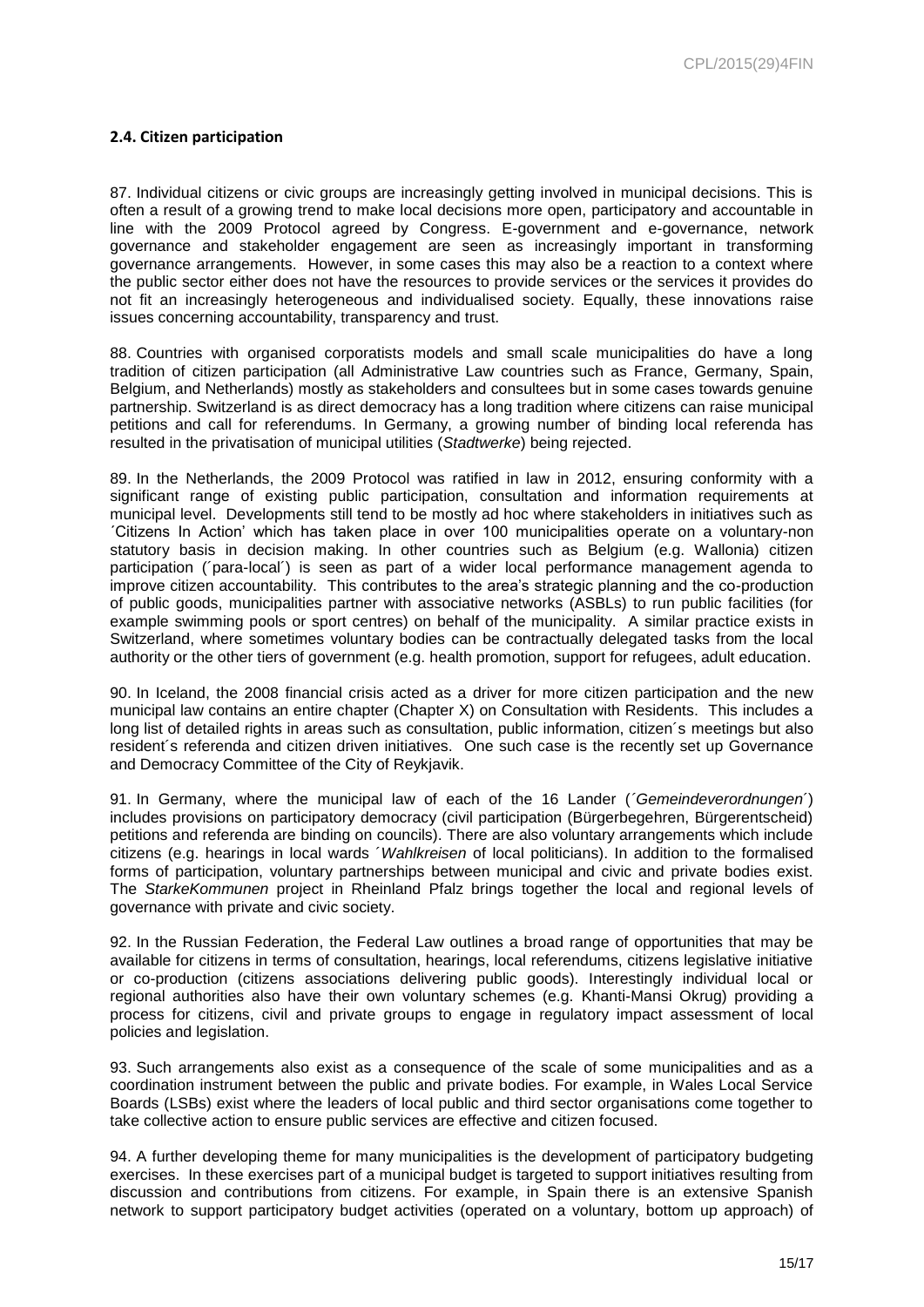local authorities. Similar voluntary initiatives exist in other countries such as France, England, Scotland (at neighbourhood level), Italy, Netherlands, Poland, Portugal and Finland.

95. A particular salient example comes from Iceland, with the successful private-led *Better Reykjavik* an online consultative venue where citizens are given the chance to present their ideas on issues regarding services and operations of the City of Reykjavík, which formally commits to addressing issues raised by citizens. This has now expanded as *Better Iceland*. 20

96. However citizen participation is about more than just improving public service delivery. There are growing examples where it is designed as an alternative to public service provision. One example of this occurred with the announcement by the Dutch Government of the end of the "classic welfare state" towards a more ´participation´ society where citizens are expected to co-produce public services<sup>21</sup>. In reality, this is the latest iteration of a longstanding Dutch trend to support approaches, as defined in the 2007 Social Support Act (WMO) that requires municipalities to choose between in-kind assistance to citizens or offer a personalised budget that individual citizens can decide how to use to purchase services they require. This is similar to the Self-Directed Support that is being introduced in the social care sector in Scotland. An element of citizen choice is foreseen in the services provided by the local Centres for Social Work in Slovenia.

97. In Sweden similar attempts over the last two decades have been tried regarding the provision of local services such as schools, with the concept of individual choice and the provision of public services by private and voluntary bodies as core elements of reform. In a similar vein the "Big Society" agenda in England<sup>22</sup> aimed to introduce more direct involvement of citizens in public services. However, to date most examples of this approach have been local communities reacting to the impending closure of a local service (e.g. libraries taken over by volunteers) rather than the development of new or innovative citizen delivered local services.

98. In Lithuania, the legal framework guarantees citizen participation in decision making. Citizen communities defined by individual pieces of legislation such as the Law Territorial Planning or the Law on Public Assembly have driven this approach. In practice most civic participation takes place around social affairs where civic groups and charities have a crucial role in providing social services.

99. In Lombardy (Italy) in addition to the partnership structures to coordinate health services the regional law defines the roles of the non-profit and private entities in the provision of care and social services under contract with the regional health service. Legislation defines such voluntary associations as integral to the social and health care delivery landscape and operating, as in Switzerland under the subsidiarity principle.

100. Citizen empowerment can also be a way of making use of unused municipal resources. For example in the Scottish Community Empowerment Bill currently being scrutinised in the Scottish Parliament, community groups are being given the "right to buy" or to use unused municipal land, public allotments, and buildings. The Act also contains a battery of initiatives to empower Communities in local decision making. In some ways this can be seen as a partial implementation of the Charter which to date has not been transposed in either the United Kingdom or Scottish law.

101. Many Northern European countries are developing citizen-engagement and community empowerment policies as a way to compensate or alleviate the fact that over decades where the development of large scale councils and uniform services has occurred, which has driven municipal organisations further away from local communities. By contrast in many southern member states the introduction of such schemes has not been necessary because of the small scale of their existing municipalities or the existence of community councils within the municipality (eg. Italian *frazione*). While it has a decisive impact the limited ability to provide local services, their small size enables the local council to match the local community it serves and thus increase the legitimacy of the local authority in the eyes of its citizens.

102. As a result of the economic crisis the trend in many countries has been to move away from those community based municipalities. In Spain the remaining parish community councils within municipalities are set to be abolished. In Turkey villages of fewer than 2,000 inhabitants will cease to

<sup>20</sup> Contribution from Reykjavik

<sup>21</sup> 2013 King of the Netherlands Annual Speech to Parliament 2013

<sup>22</sup> Cabinet Office (2013) 'Building the Big Society'